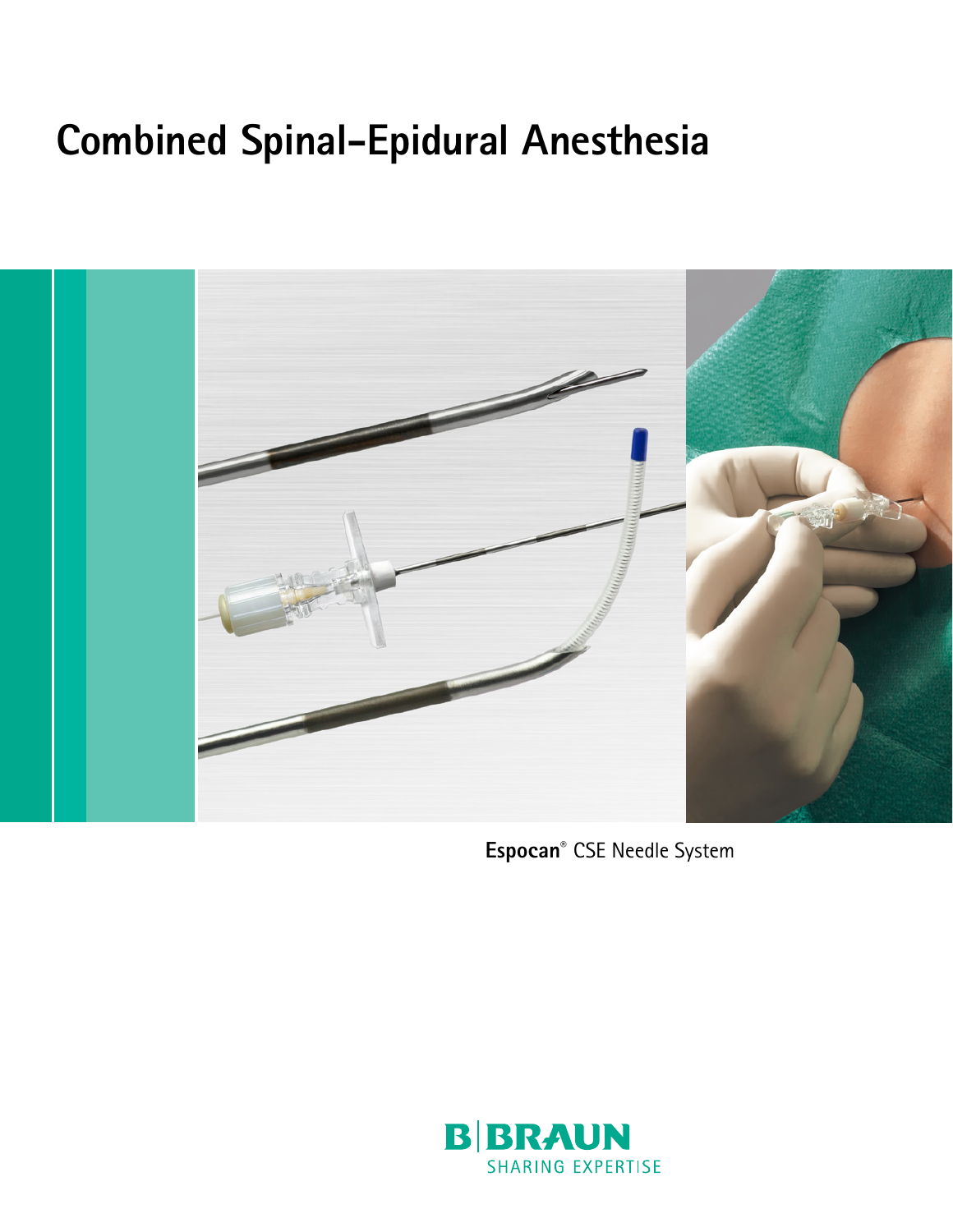#### **Precision. Quality. Control. Reliability.**

Features you need to meet today's exacting Pain Control demands from the worldwide leader in Regional Anesthesia.

## Espocan® CSE Needles

- **Unique needle design minimizes the risk of the catheter** following the same path as the spinal needle.
- No dragging when inserting spinal needle through epidural needle.
- Associated with more frequent successful spinal needle placement on the first attempt\*.
- Designed to reduce paresthesia associated with the insertion of the spinal needle\*.
- Available with different types of catheters including PERIFIX® FX Springwound Epidural Catheter.
- **Markings on sleeved spinal needle to indicate when** spinal needle tip passes the Tuohy needle back-eye.
- Optional Docking System fixes the spinal needle in position while leaving your hands free to administer anesthetic.



| Available Espocan Needle Sets |                             |               |                |              |                        |
|-------------------------------|-----------------------------|---------------|----------------|--------------|------------------------|
| <b>Tuohy Needle</b>           |                             | Spinal Needle |                |              |                        |
| <b>Size</b>                   | Length                      | <b>Size</b>   | Length         | <b>Type</b>  | <b>Options</b>         |
| 18 Ga.                        | $3.5$ in. (90 mm)           | 27 Ga.        | 5 in. (130 mm) | Pencil-Point | with and<br>without DS |
| 18 Ga.                        | $3.5$ in. (90 mm)           | 27 Ga.        | 5 in. (130 mm) | Quincke      |                        |
| 18 Ga.                        | 4.5 in. (115 mm)            | 27 Ga.        | 6 in. (150 mm) | Pencil-Point |                        |
| 17 Ga.                        | $3.5$ in. $(90 \text{ mm})$ | 25 Ga.        | 5 in. (130 mm) | Pencil-Point |                        |
| 17 Ga.                        | 4.5 in. (115 mm)            | 25 Ga.        | 6 in. (150 mm) | Pencil-Point |                        |
| 17 Ga.                        | 4.5 in. (115 mm)            | 27 Ga.        | 6 in. (150 mm) | Pencil-Point |                        |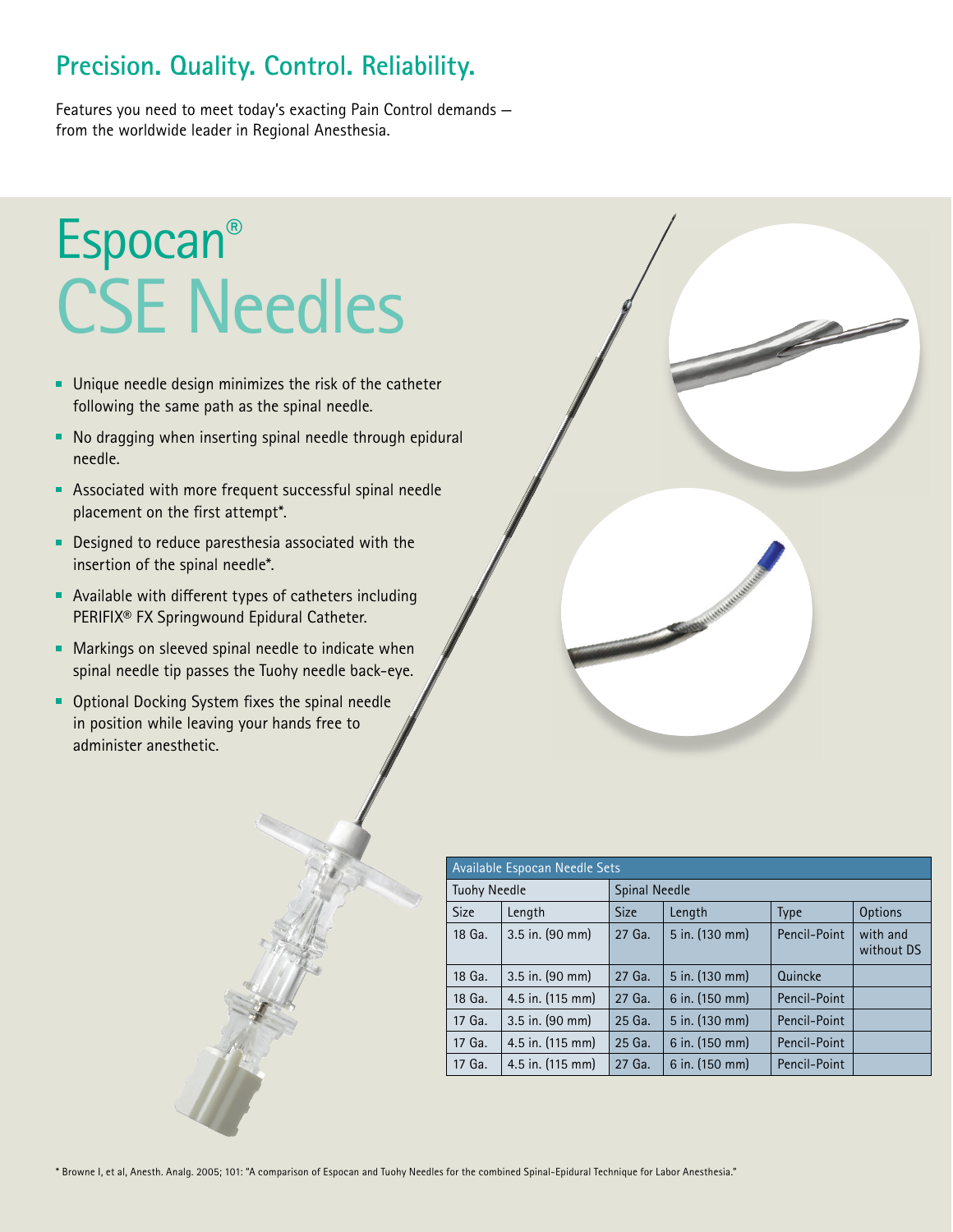# Espocan® Docking System

Performing the combined spinal-epidural technique requires your utmost skill and dexterity—especially after dural puncture with the spinal needle.

Your challenge is to keep the needle stabilized as you inject your intrathecal anesthetic.

B. Braun has an easy solution to this challenge—the Espocan Docking System.

The Espocan Docking System is a small compression sleeve you attach to the hub of the Espocan Tuohy needle prior to inserting the Espocan sleeved spinal needle. After you achieve dura puncture and stabilize the spinal needle, a clockwise twist of the sleeve fixes the position of the spinal needle, inhibiting forward or backward movement. The spinal needle can still be rotated right or left to enhance cerebrospinal fluid (CSF) return.

For more details about our Spinal needles, Epidural needles and catheters, please visit our website at www.BBraunUSA.com

Loosely attach Docking System to epidural hub



**Docking System Usage**

Insert sleeved spinal needle through Docking System sleeve



Once spinal needle is in proper position, rotate Docking System clockwise to fix spinal needle in place



Spinal needle can still be rotated if needed to enhance CSF return